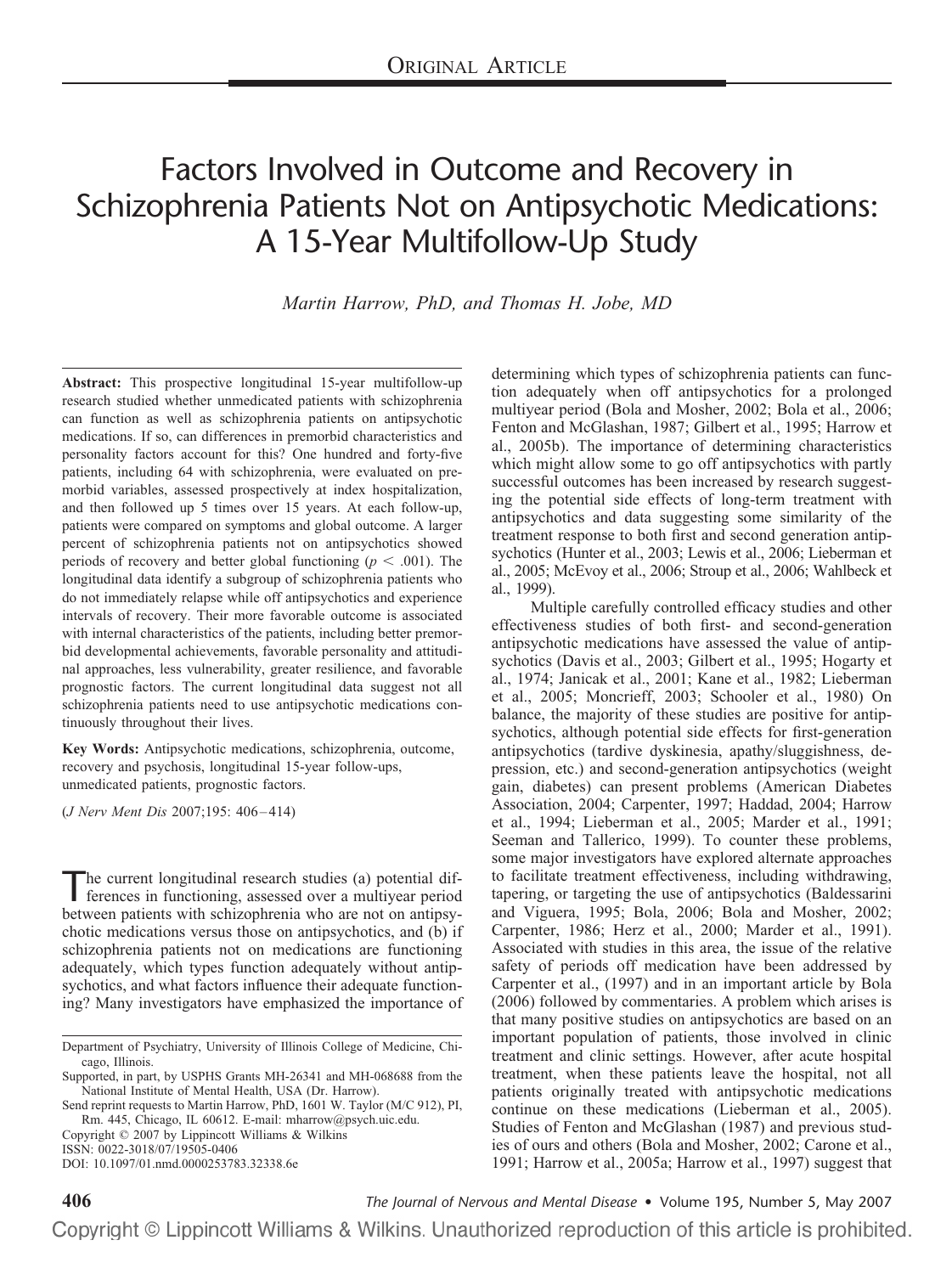when investigated on a longitudinal basis, over many years, within a naturalistic design, a number of schizophrenia patients not on medications may show adequate functioning or even recovery for a period of time. The following questions were addressed:

- 1. In a naturalistic research design, which includes patients in treatment and those not in treatment, can schizophrenia patients not on antipsychotics function better and show periods of recovery?
- 2. Which particular types of schizophrenia patients go off medications for a prolonged period, and do factors associated with this influence subsequent outcome and recovery?
- 3. Do schizophrenia patients who do not remain on medications differ in (a) premorbid developmental achievements and (b) prognostic potential or in personality and attitudinal factors?

#### **METHOD**

#### **Patient Sample**

The present investigation is derived from the Chicago follow-up study, a prospective multifollow-up research program studying course, outcome, psychosis, and potential recovery in schizophrenia and bipolar disorders longitudinally (Carone et al., 1991; Goldberg and Harrow, 2001; Goldberg et al., 1995; Harrow et al., 1997, 2000, 2005a; Jobe and Harrow, 2005). The sample of 145 DSM-III diagnosed patients included 64 schizophrenia patients and a control sample of 81 nonschizophrenia patients who were psychotic at index hospitalization. All of these DSM III schizophrenia patients met the 6 months duration of illness criteria (none were schizophreniform patients) and none were schizoaffective patients. The 81 nonschizophrenia patients who were psychotic at index included 31 bipolar manic patients, 28 psychotic unipolar depressives, 6 psychotic bipolar depressives, 5 paranoid disorders, and 11 patients with other psychotic disorders.

An initially young sample of patients from 2 Chicago area hospitals (a private hospital and a state hospital) was prospectively assessed at index hospitalization and then reassessed in 5 successive follow-up interviews over a 15-year period at a mean of 2-years, 4.5-years, 7.5-years, 10-years, and 15-years posthospital discharge. All 145 patients were studied at index hospitalization and at the 15-year follow-ups. One hundred ten of the 145 patients (75.9%) were studied at all 5 follow-ups over the 15 years, and another 23 patients (15.9%) were studied at 4 of the 5 follow-ups.

Diagnoses were based on at least one of 2 structured research interviews conducted at index hospitalization that have been used successfully in previous research: (1) the schedule for affective disorders and schizophrenia (SADS) and (2) the schizophrenic state inventory, with each interview tape recorded (Grinker and Harrow, 1987). Inter-rater reliability for diagnosis was obtained (Kappa for schizophrenia  $was \hat{e} = 0.88$ .

Informed written consent was obtained at index hospitalization and at each follow-up. The inpatients were given a series of structured interviews and questionnaires at index hospitalization. Trained interviewers who were not informed of diagnosis or results of previous follow-ups conducted later follow-ups.

At index hospitalization, the patients were consecutive admissions within the limitation of giving preference to younger (between 17- and 32-year-old at index) patients with fewer previous hospitalizations. The mean age of the sample at index hospitalization was 22.9 years. The mean education level at index was 13.01 years. Fifty-six percent of the sample was male and 44% were female. There were no significant differences between diagnostic groups in age. There were significant sex differences between the diagnostic groups. A larger percent of the schizophrenia patients was male (67%), and a larger percent of patients with other types of psychotic disorders was female (53%). The sex ratio difference is typical of those found in early young psychotic patients who have been hospitalized and is consonant with recent evidence suggesting a larger percent of patients with schizophrenia is male (McGrath, 2005). Over the 15 years, outcome data on posthospital status were obtained on slightly over 77% of the original sample. Forty-six percent of the sample was first admission patients at index, and another 21% had only one previous hospitalization.

#### **Follow-Up Assessments**

To assess global functioning and adjustment during the follow-up assessments, we used the Levenstein-Klein-Pollack (LKP) scale (Grinker and Harrow, 1987) and structured interviews (the SADS and a functioning interview) (Carone et al., 1991) approved by an IRB, to evaluate psychosis (delusions and/or hallucinations) during the follow-up year (Harrow et al., 2004; Harrow et al., 1995); other major symptoms (negative symptoms, anxiety, and affective symptoms), instrumental work performance and self-support, social functioning, family functioning, rehospitalization, and treatment.

The LKP, our major index of global functioning at each follow-up year, has been used successfully by our research team and others (Carone et al., 1991; Grinker and Harrow, 1987; Harrow et al., 2000). The 8-point LKP scale takes into account work and social functioning, life adjustment, level of self-support, major symptoms, relapses, and rehospitalization. In a recent assessment of inter-rater reliability, we obtained an intraclass correlation of 0.92. Ratings for global assessment in the year before follow-up on the 8-point LKP scale range from "1" (adequate functioning and recovery during the follow-up year) to "8" (very poor psychosocial functioning, considerable symptoms, and lengthy rehospitalization). We obtained a correlation of  $r = 0.85$  ( $p < .0001$ ) between the 8-point LKP scale and scores on the global assessment scale (Endicott et al., 1976), which is almost identical to the global assessment functioning scale (American Psychiatric Association, 2000).

#### **Operational Definition of Recovery**

Recovery was defined by outcome status during the entire follow-up year. Meeting the operational criteria for a period of recovery requires both (1) the absence of major symptoms throughout the follow-up year (absence of psycho-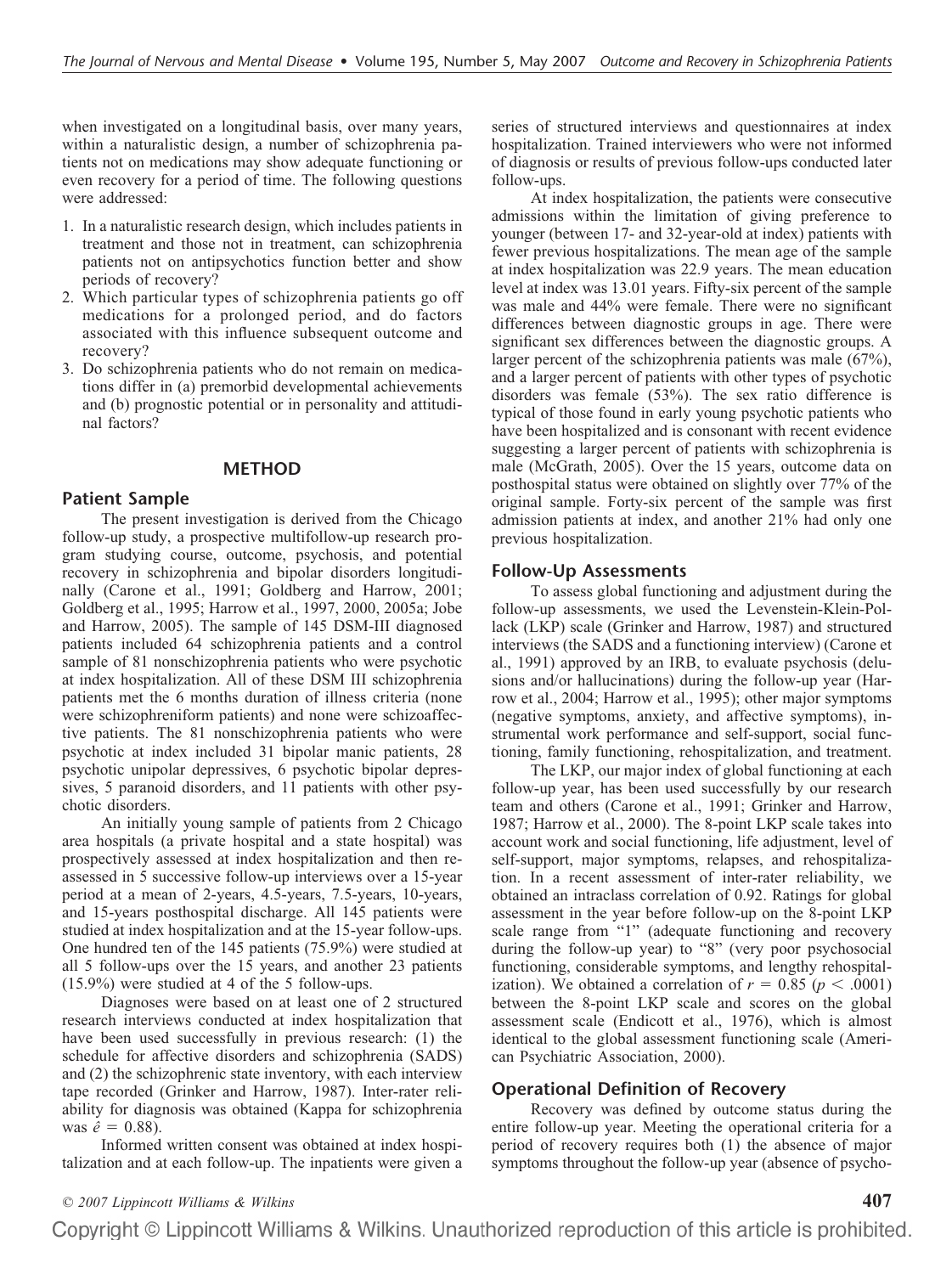sis and negative symptoms) and (2) adequate psychosocial functioning (e.g., instrumental work half-time or more and acceptable social functioning during the follow-up year) (Harrow et al., 2005a). The criteria are met by a score of "1" or "2" on the 8-point LKP scale. Recovery at any given follow-up does not automatically prejudge whether recovery will continue during future years, which may be a function of (a) the natural course of schizophrenia, (b) individual characteristics of the patient assessed, and (c) treatment.

## **Locus of Control and Self-Esteem**

To assess attitudinal and personality characteristics that may relate to medication status, a scale to assess locus of control (LOC) (a concept and measure originally advanced by Rotter) (1966), and another to assess self-esteem were administered at the 4.5-year follow-ups. LOC refers to the extent to which an individual perceives events in his or her life as being a consequence of his or her actions. One may believe that events in peoples' lives result from their own efforts, skills, and internal dispositions (internal control) or that they stem from external forces such as luck, chance, fate, or powerful others (external control). The scale to assess self-esteem was a 7-item inventory derived from a widely used scale (Rosenberg, 1965). It included items such as "I feel I do not have much to be proud of" and "I take a positive attitude towards myself."

### **Early Prognostic Potential and Developmental Achievements**

To assess earlier prognostic and developmental achievements, we analyzed data from 2 widely used measures collected prospectively, years earlier, at index hospitalization. One, the Zigler-Phillips scale, an index of earlier developmental achievements, is based on patients' work history, education, marital status, age at first break, and IQ (Zigler and Glick, 2001). The Zigler-Phillips scale has been linked to developmental formulations and theories concerning premorbid competence. It has been used in studies applying developmental theory to adult psychopathology and outcome, to self image, and to mental retardation (Glick and Zigler, 1985; Katz and Zigler, 1967; Westermeyer and Harrow, 1986; Zigler and Glick, 2001; Zigler and Levine, 1983; Zigler and Phillips, 1961). Scoring is reliable (Glick et al., 1985) and the many studies using the scale provide support for it's construct validity (Zigler and Glick, 2001). The other is a composite index of prognostic potential derived from factors outlined in

the research of Vaillant (1978), of Stephens (1978), Stephens et al., (1997), and others (Westermeyer and Harrow, 1984). The poor prognostic factors assessed prospectively at index hospitalization included no acute onset, no precipitating stress at index, poor work and social adjustment before index, no preoccupation with death, the absence of depressive symptoms, no confusion, no guilt, being unmarried, and blunted affect.

## **Medications**

Table 1 reports the data on the percent of patients with schizophrenia on medications at each of the 5 follow-ups over 15 years. As frequently found in the natural course of a large series of schizophrenia patients, there was no single, uniform treatment plan which applied to all patients. Rather, at the 15-year follow-ups, 69% of the patients with schizophrenia were on psychiatric medications; this included 61% on antipsychotic medications with or without other medications. Eighty percent of the schizophrenia patients on antipsychotics at the 15-year follow-ups had been on an antipsychotic at the 2-year follow-up, and another 7% had been on other medications, but not antipsychotics. Of the schizophrenia patients not on any medications at the 15-year follow-up, 29% were on antipsychotics at the 2-year follow-ups and another 7% were on other medications, but not antipsychotics. Because the 15-year follow-ups were conducted during the early years of FDA approval of second-generation antipsychotics, 33 of the 39 schizophrenia patients on antipsychotics at the 15-year follow-ups (85%) were still on first generation antipsychotics. At the 15-year follow-ups, 33% of the patients with other types of psychotic disorders also were on antipsychotics with or without other medications, and an additional 20% were on other psychiatric medications, but not on antipsychotics.

## **RESULTS**

Table 2 reports the results on global adjustment and functioning and compares (a) patients with schizophrenia who were on antipsychotic medications with those not on any medications and (b) patients with other types of psychotic disorders on any medications with those not on medications at each of the 5 assessments over 15 years.

Figure 1 presents data on the percent of schizophrenia patients with psychotic activity, comparing patients on antipsychotic medications with those not on any medications at both the 10- and 15-year follow-ups.

**TABLE 1.** Percent of Schizophrenia Patients on Antipsychotic Medications and Percent Not in **Treatment** 

|             | Antipsychotics $(\% )$ | <b>Other Psychiatric</b><br><b>Medications</b><br>(No Antipsychotics) (%) | In Treatment<br>(No Medications) $(\% )$ | <b>No Mental</b><br>Health<br>Treatment $(\% )$ |  |
|-------------|------------------------|---------------------------------------------------------------------------|------------------------------------------|-------------------------------------------------|--|
| 2 Year FU   | 64                     | 6                                                                         | 11                                       | 19                                              |  |
| 4.5 Year FU | 63                     | 12                                                                        |                                          | 19                                              |  |
| 7.5 Year FU | 59                     | 16                                                                        |                                          | 24                                              |  |
| 10 Year FU  | 59                     | 16                                                                        | 3                                        | 22                                              |  |
| 15 Year FU  | 61                     | 8                                                                         | 6                                        | 25                                              |  |

**408** *© 2007 Lippincott Williams & Wilkins*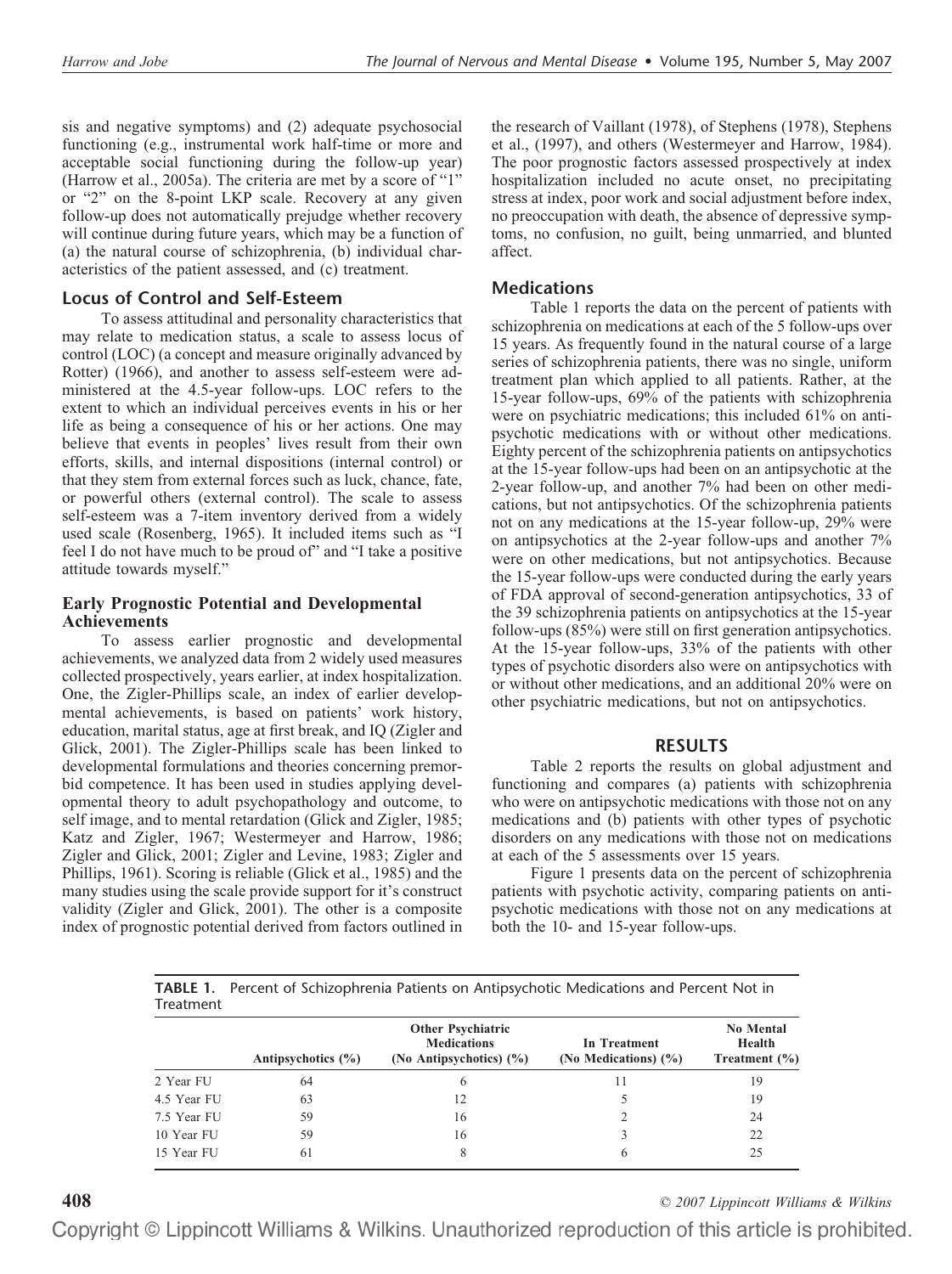|             | Global Adjustment*                       |                                                          |                                        |                                                   |  |  |  |  |
|-------------|------------------------------------------|----------------------------------------------------------|----------------------------------------|---------------------------------------------------|--|--|--|--|
|             |                                          | <b>Schizophrenia Patients</b>                            | <b>Other Psychotic Patients</b>        |                                                   |  |  |  |  |
|             | On Antipsychotic<br>Medications, $M(SD)$ | <b>Not On Any</b><br>Psychiatric<br>Medications, $M(SD)$ | On Psychiatric<br>Medications, $M(SD)$ | Not on any<br>Psychiatric<br>Medications, $M(SD)$ |  |  |  |  |
| 2 Year FU   | 6.17(2.05)                               | 5.36(2.56)                                               | 5.70(1.90)                             | $4.00(2.28)$ *                                    |  |  |  |  |
| 4.5 Year FU | 6.39(1.78)                               | $3.43(2.53)$ **                                          | 5.12(2.07)                             | $2.64(1.44)$ **                                   |  |  |  |  |
| 7.5 Year FU | 5.94(2.04)                               | $3.47(1.96)$ **                                          | 5.04(2.16)                             | $2.84(1.98)$ **                                   |  |  |  |  |
| 10 Year FU  | 6.62(1.52)                               | $3.00(2.45)$ **                                          | 5.31 (1.98)                            | $2.84(1.91)$ **                                   |  |  |  |  |
| 15 Year FU  | 5.67(1.94)                               | $3.55(2.24)$ **                                          | 4.88 (1.99)                            | $2.08(1.34)$ **                                   |  |  |  |  |

| <b>TABLE 2.</b> Global Adjustment Over 15 Years for Medicated and Nonmedicated Schizophrenia |  |  |  |
|----------------------------------------------------------------------------------------------|--|--|--|
| and Other Psychotic Patients                                                                 |  |  |  |

Although the focus of this report is on the 15-year follow-ups, there were large, significant differences in global functioning between patients on medications and patients not on medications at 4 of the 5 follow-ups ( $p < .001$ ) (Table 2). Patients with schizophrenia who had removed themselves or been removed from antipsychotic medications showed significantly better global functioning and outcome than those still being treated with antipsychotics.

Detailed analyses of those patients with schizophrenia on antipsychotic medications versus those not on medications at the 15-year follow-ups also were conducted. These analyses indicated that in addition to the significant differences in global functioning between these groups, 19 of the 23 schizophrenia patients (83%) with uniformly poor outcome at the 15-year follow-ups were on antipsychotic medications.

The data on psychosis in Figure 1 show that at the 10-year follow-ups, 79% of the patients with schizophrenia on antipsychotics had psychotic activity, whereas 23% of those not on any medications had psychotic activity ( $\chi^2$  = 12.04, 1  $df$ ,  $p = .001$ ). Sixty-four percent of the schizophrenia patients treated with antipsychotic medications at the 15-year follow-ups had psychotic activity, whereas 28% of those not on any medications had signs of psychotic activity ( $\chi^2$  = 6.27, 1 *df*,  $p < .01$ ).



**FIGURE 1.** Psychosis at 10-year and 15-year follow-ups in medicated and unmedicated schizophrenia patients.

#### **Medication Status of Schizophrenia Patients in a Period of Recovery**

Only a minority of patients with schizophrenia were in a period of recovery at the 15-year follow-ups. However, the data show the majority of these schizophrenia patients in recovery were not on antipsychotic medications. Thus, at the 15-year follow-up, 12 of the 64 schizophrenia patients (19%) were in a period of recovery. This includes 8 of the 20 schizophrenia patients (40%) not on any psychiatric medications. It includes significantly fewer (2 of the 39) patients with schizophrenia (5%) on antipsychotic medications ( $\chi^2$  = 11.42, 1  $df, p < .001$ ). Two of the other 5 schizophrenia patients on other medications but not on antipsychotics also were in recovery at the 15-year period.

### **Medication Status and Outcome of Patients With Other Types of Psychotic Disorders**

The results for the nonschizophrenia patients who had psychotic disorders at index hospitalization also showed very large significant differences; patients with other types of psychotic disorders not on any medications at the 15-year follow-ups showed better outcome than those on medications  $(t = 6.00, 77 \text{ df}, p < .0001)$ . Some of the differences could be because of the patients with major symptoms being more likely to be placed on antipsychotic medications, and as a result, in naturalistic samples, patients on these medications are more likely to be more symptomatic and functioning poorly.

### **Long-Term Characteristics of Unmedicated Patients**

We analyzed data providing clues on whether the better functioning of the subgroup of unmedicated patients with schizophrenia versus those on antipsychotics at the 15-year follow-up was a function of their current medication status. An alternative is that other long-term characteristics marked them off as different types of patients. For this analysis, we compared the 2 groups on earlier prognostic and premorbid factors, earlier attitudinal and personality features, and previous periods of recovery.

*© 2007 Lippincott Williams & Wilkins* **409**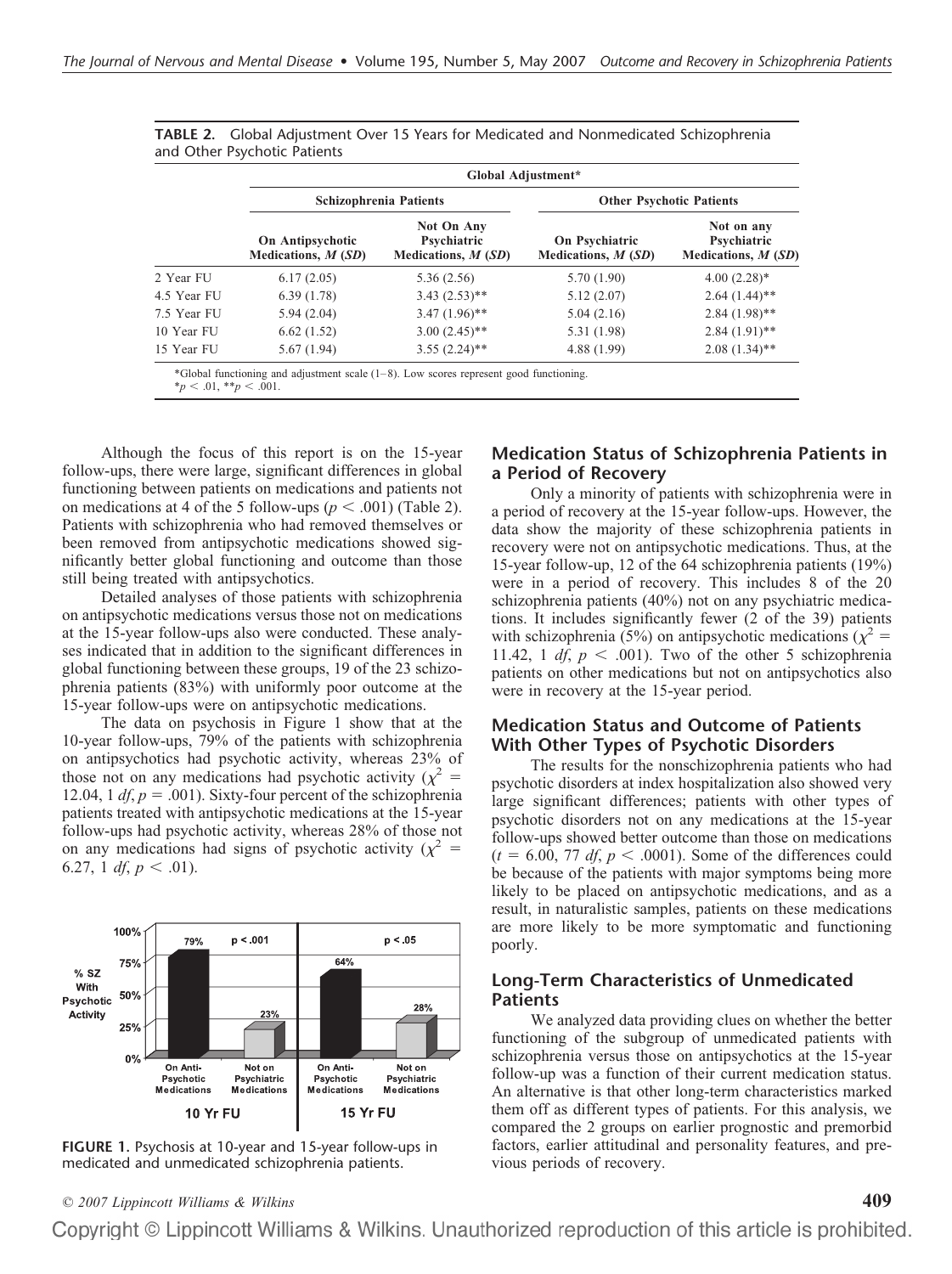Figure 2 reports the data on earlier periods of recovery for these 2 groups of schizophrenia patients at each of the previous 4 follow-ups. Those who were unmedicated at the 15-year follow-ups had previously experienced (5, 7.5, and 10.5 years earlier) significantly more periods of recovery  $(p < .001)$  than those on antipsychotic medications at the 15-year follow-ups.

In addition, we analyzed the earlier personality data on LOC and self-esteem at the 4.5-year follow-ups to determine whether patients with schizophrenia who were not on any medications at the 15-year follow-ups were different in terms of showing earlier signs of having more internal LOC and having more positive self-esteem. Figure 3 presents the data on LOC. The data indicate that the schizophrenia patients on antipsychotics at the 15-year follow-ups had been significantly more external (using the LOC scores from the 4.5-year follow-ups) over 10 years earlier than those on not on medications at the 15-year follow-ups ( $t = 2.27$ , 30 *df, p* < .05). There also was a trend for schizophrenia patients who were on antipsychotics at the 15-year follow-ups, when compared with those not on medications at the 15-year



**FIGURE 2.** Schizophrenia patients who at the 15-year follow-up are on antipsychotic medications: Previous functioning of these patients.



**FIGURE 3.** Schizophrenia patients with internal and external locus of control (LOC) at 4.5-year follow-ups: Percent patients later on antipsychotic medications.

follow-ups, to have had more negative self-esteem or selfimages when they were compared over 10 years earlier  $(t =$ 2.18, 31 *df*,  $p < .05$ ).

## **Earlier Prognostic Potential and Early Developmental Achievements of Schizophrenia Patients Not on Medications**

Figure 4 compares the percent of schizophrenia patients with good prognostic features at index hospitalization (Vaillant-Stephens scale) on antipsychotics with those not on any medications, comparing these 2 medication groups at both the 4.5-year follow-ups and the 15-year follow-ups. Figure 5 reports the percent of these 2 medication groups with good versus poor premorbid developmental achievements (Zigler-Phillips scale). The results from Figure 4 indicate significantly more favorable prognostic scores (Vaillant-Stephens) at index hospitalization for schizophrenia patients later not on medications (versus those on antipsychotics) at both the 4.5-year follow-ups ( $\chi^2 = 5.57, 1 \, df, p < .02$ ) and the 15-year follow-ups  $(\chi^2 = 6.83, 1 \text{ df}, p < .01)$ . The results from Figure 5 indicate more favorable premorbid developmental achievements for schizophrenia patients not on medications (versus those on antipsychotics) at the 4.5-year follow-ups  $(\chi^2 =$ 3.18,1 *df*,  $p < .10$ ) and the 15-year follow-ups ( $\chi^2 = 3.97,1$ *df*,  $p < .05$ ).



**FIGURE 4.** Prognostic indices (Vaillant–Stephens) as a later influence on medication treatment among schizophrenia patients (sz).



**FIGURE 5.** Premorbid developmental achievements as a later influence on medication treatment among schizophrenia patients (sz).

**410** *© 2007 Lippincott Williams & Wilkins*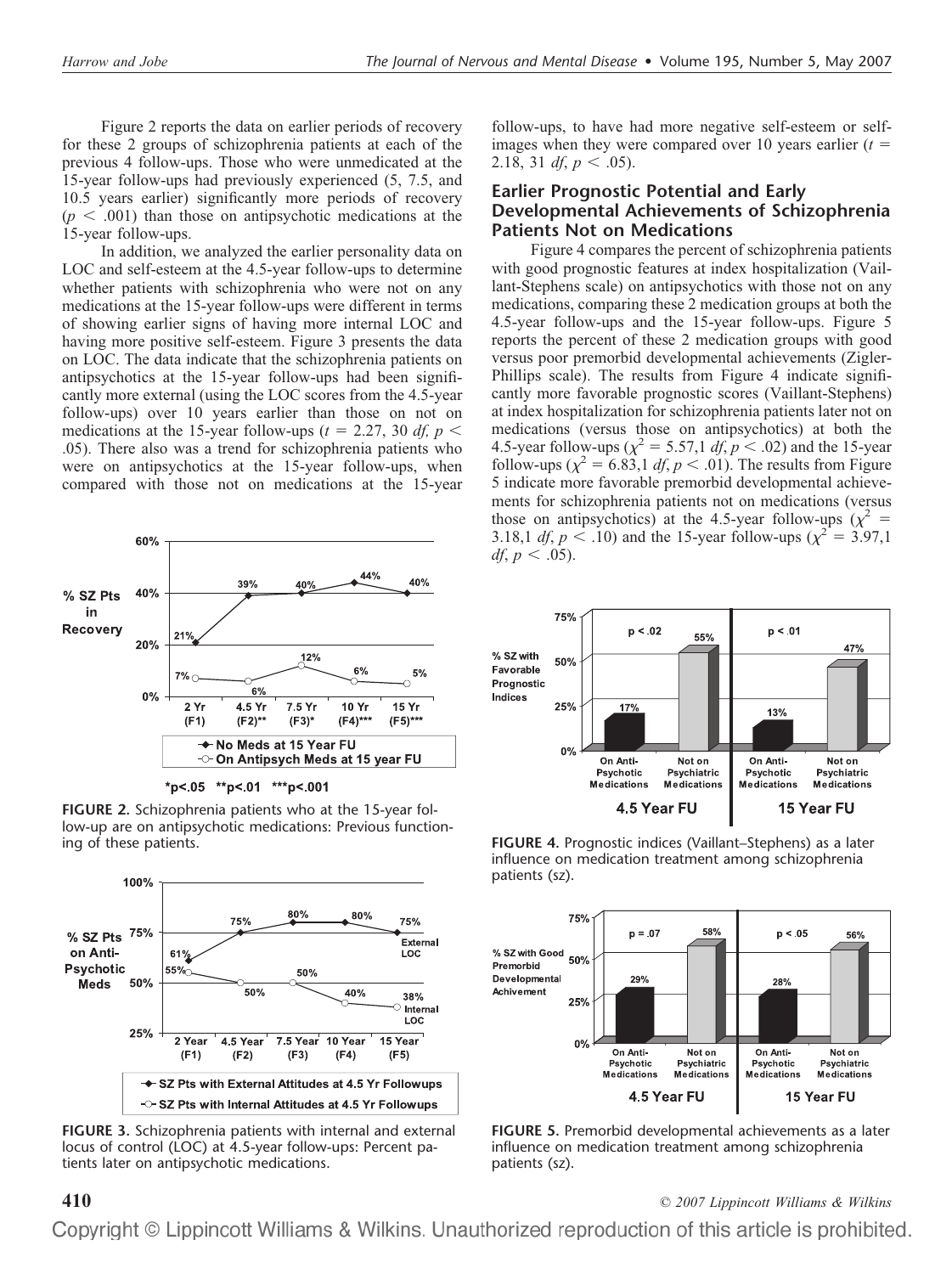The results suggest that the subgroup of schizophrenia patients not on medications was different in terms of being a self-selected group having better earlier prognostic and developmental potential.

In addition, global outcome for the group of patients with schizophrenia who were on antipsychotics was compared with that for the off-medication schizophrenia patients with similar prognostic status. Starting with the 4.5-year follow-ups and extending to the 15-year follow-ups the offmedication subgroup tended to show better global outcomes at each follow-up.

## **Time Course and Outcome for Patients With Favorable Prognostic Indices**

We conducted additional analysis of the medication course over time of the subsample of 10 schizophrenia patients who, at the 15-year follow-ups, were not on antipsychotics and also were in a period of recovery. At the 15-year follow-ups, 8 of these 10 schizophrenia patients were not on any psychiatric medications and the other 2 were on other medications, but not on antipsychotics. These 10 patients had removed themselves or been removed from antipsychotics at a relatively early period in their posthospital course. Thus, by the 2-year follow-ups 6 of these schizophrenia patients were not on antipsychotics, and remained off of them at all subsequent follow-ups. Another 2 were not on antipsychotics by the 4.5-year follow-ups, and the other 2 were not on antipsychotic medications by the 7.5-year follow-ups.

The current focus is on whether some or a subgroup of schizophrenia patients can show favorable outcomes after stopping their antipsychotics, and on characteristics of those who stay off antipsychotics for a sustained period. However, we also analyzed whether 2 of the main characteristics of the unmedicated patients are, in general, associated with more favorable global outcomes. The data indicate that both the Vaillant–Stephens prognostic index ( $F = 12.04$ ,  $df = 1.37$ ,  $p < .001$ ), and the Zigler measure of premorbid developmental achievements ( $F = 31.53$ ,  $df = 1.41$ ,  $p < .0001$ ) were predictors of significantly more favorable outcomes for the schizophrenia patients.

#### **DISCUSSION**

An important issue is which types of patients with schizophrenia, when studied on a longitudinal basis, are most likely to function adequately without antipsychotic medications. In general, modern-day medications for the severely mentally ill are a positive factor for many of these patients, especially those who remain in clinical outpatient settings; this has been firmly established in a large number of efficacy and effectiveness studies with first-generation antipsychotics and, more recently, second-generation antipsychotics, with the studies involving patients in clinical settings. Most of the many positive studies are based on an important population of patients, those involved in clinic treatment and clinic settings. However, after acute hospital treatment, when these patients leave the hospital, not all patients originally treated with antipsychotic medications continue on these medications.

Thus, although the majority of patients with schizophrenia were on antipsychotic medications, at each of the 5 followups, over a third were not on antipsychotic medications. Although the focus of the current report is on the medication status of the patients at the 15-year follow-ups, the data indicate significantly better functioning for the patients not on antipsychotic medications at the 15-year follow-ups and also at earlier follow-ups for these patients extending back over the previous 10 years. It seems likely that some of these schizophrenia patients chose to leave the mental health caretaking system because their symptom level and functioning had improved.

A certain number of schizophrenia patients who go off antipsychotic medications and relapse are quickly brought to the attention of psychiatrists and other mental health workers when they return for treatment and/or rehospitalization; these relapsing patients are the ones from whom opinions by some about the absolute necessity of continual antipsychotic medications for all patients with schizophrenia are formed. The possible biases involved in limiting one's study to only this type of sample is discussed by Cohen and Cohen (1984).

The current results are similar in principle to earlier results reported from an important, landmark, report by Fenton and McGlashan (1987), but also involve continuous multifollow-up study of these patients and assessment with personality scales and other instruments. Unlike the Fenton and McGlashan study, it also involves prognostic and personality comparisons of patients on antipsychotics versus the combination of all schizophrenia patients not on medications, regardless of whether the latter patients had favorable or unfavorable outcomes.

It is possible that a lack of compliance with antipsychotic medication treatment may have reduced its effectiveness and lowered functioning for some schizophrenia patients. However, lack of compliance does not account for the relatively favorable outcomes of the untreated patients, especially select schizophrenia patients with favorable prognostic features, who experienced periods of recovery. Some of these schizophrenia patients eventually encounter (5–12 years later) further psychopathology and/or further disabilities.

Part of the reason that the current results do not fit some casual clinical observations is that many professionals in the mental health caretaking system are more closely in contact with those patients with schizophrenia and other types of psychotic disorders who are in treatment, either consistently or sporadically; the good and bad periods for these patients make a greater impression on us. We have less contact with patients not in treatment for a prolonged period and they are not included in medication versus placebo studies, so their outcomes are less likely to shape our views. However, the current results suggest that a number of other patients who do not immediately relapse while off medications, and especially those who disappear from the mental health caretaking system for a prolonged period, are less likely to come to the attention of professionals. As in many other areas of medicine, when one comes into contact with patients years after initial acute treatment, "sicker" people are more likely to

#### *© 2007 Lippincott Williams & Wilkins* **411**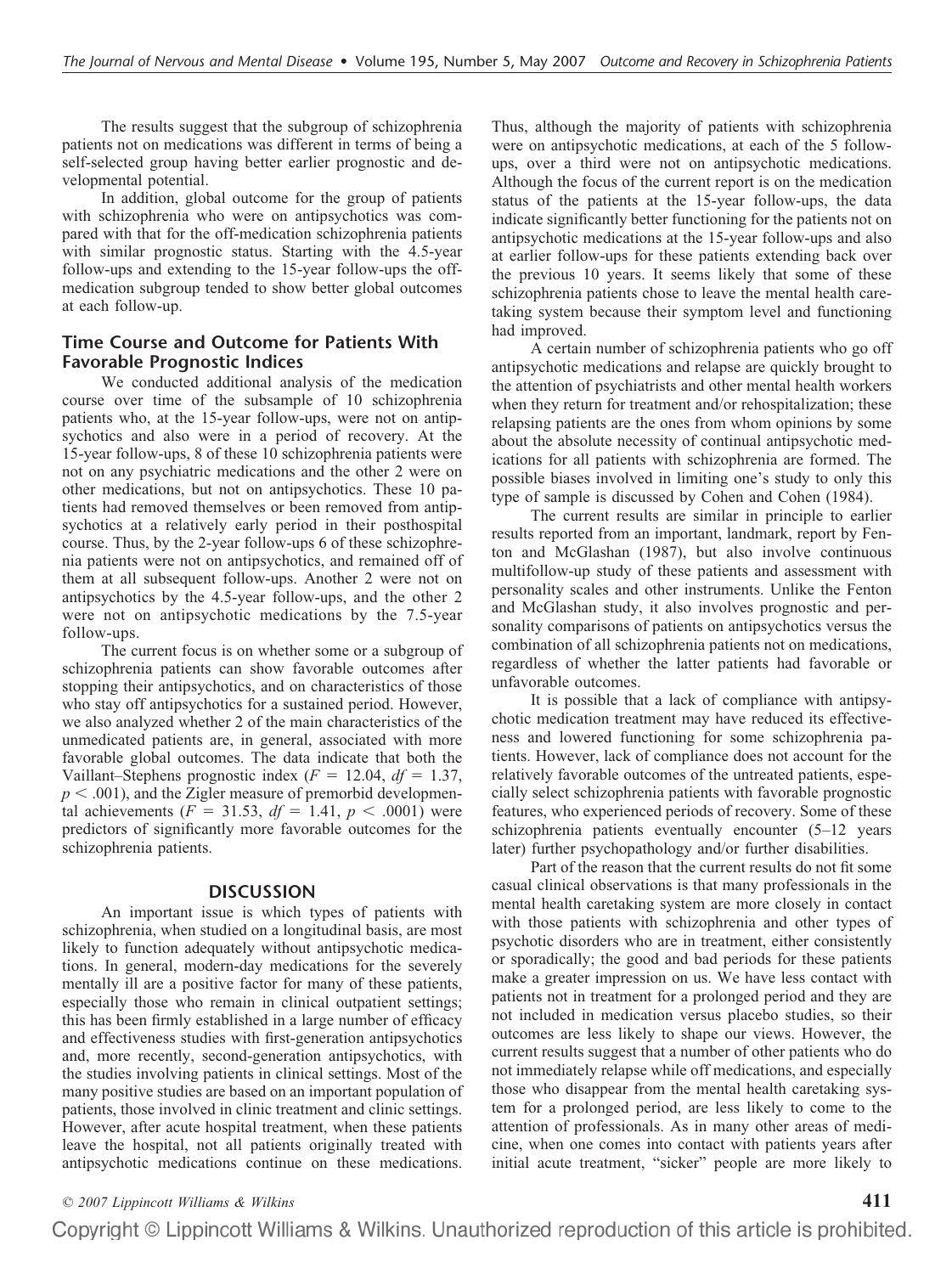have been in continual treatment, and those who had symptom-free periods are less likely to be in treatment.

Looked at from a different viewpoint, the data suggest that schizophrenia patients with good prognostic features, with better premorbid developmental achievements and with more favorable personality characteristics are the subgroup more likely to stay off antipsychotics for a prolonged period.

Viewed as a group the total sample of patients with schizophrenia showed poorer outcomes than the other psychotic patients (Table 2). As shown in Table 2, in general, schizophrenia is a relatively poor outcome disorder compared with the outcomes of other disorders involving psychosis. However, the subgroup of schizophrenia patients with good prognostic characteristics who showed adequate outcomes for a number of years even without antipsychotics underscores that there is some heterogeneity of outcome in schizophrenia (Ciompi, 1984; Harding et al., 1987; Harrow et al., 2005a; Liberman, 2002) The heterogeneity of outcome is not unique to schizophrenia, and is found in many other major disorders.

## **Changes Over Time of Medication Status of Patients With Better Functioning**

In regard to changes over time, the data indicate the strongest effect and the greatest likelihood of a number of factors of importance to emerge occurred after the first 2 years. Thus, by the 4.5- and 7.5-year follow-ups and at each follow-up thereafter, this trend toward better functioning for the patients not on antipsychotics and with more positive personality characteristics was stronger and statistically significant for this subgroup with more internal resources and positive attitudes about themselves.

## **Schizophrenia Patients Not on Antipsychotic Medications: Two Factors of Importance**

As with other disorders, all schizophrenia patients are not alike. The view of "one treatment fits all" is not consonant with the current data or with clinical experience (Jobe and Harrow, 2005). Some patients have better internal resources, and there are other potential differences in personality style and attitudinal approaches. A number of researchers have pointed out the value of exploring predictors to identify schizophrenia patients who might function adequately without antipsychotics. Our data indicate 2 different types of factors that facilitate the better functioning of the patients with schizophrenia who were not on antipsychotics at the 15-year follow-ups.

The first set of factors concerns a trend for schizophrenia patients with favorable scores on the prognostic indices assessed years earlier (at index hospitalization), indicating their potential for better prognoses and better clinical courses, to not be on any antipsychotics many years later.

Viewed with the outlook that these indices tap a certain type of inner strength or a tendency to be less vulnerable to major psychopathology, the data on premorbid functioning and the prognostic data indicate one prominent factor is that the unmedicated patients were more likely to be more resilient patients with better prognostic potential, better developmental achievements, and more internal resources. The prospectively collected data in Figures 4 and 5 support the view

that the patients who were no longer medicated were different on these premorbid factors from those on antipsychotics. Although prognostic factors and premorbid developmental achievements are important influences on outcome, and were the strongest predictors, multiple other factors also are involved because the off-medication patients showed better global outcomes than the on-antipsychotic patients, even when subgroups with similar prognostic status were compared.

With regard to the other type of earlier influence we studied, the data indicate the value of constructive attitudinal and personality characteristics present years earlier before the 15-year follow-ups. Thus, the data indicate that patients with schizophrenia who were unmedicated at the 15-year followups were more likely, over 10 years earlier, to have been patients who had (a) more internal attitudes on an LOC scale concerning the importance of their own efforts toward better functioning and (b) better self-esteem or better self-images. It is probable that for patients with a more internal attitude and better self-images at the 4.5-year follow-ups, some initial success in functioning contributed to their beliefs that their improved functioning was due to their own efforts and talents rather than to chance. This, in turn, could encourage and reinforce a more internal LOC, leading to increased personal efforts when faced with subsequent challenges, with the constructive attitudes and positive functioning exerting reciprocal positive influences on each other. Patients who are internally orientated and have better self-esteem are the types of patients who are more likely, if their functioning improves, to urge that they try functioning without medications and/or to choose to try functioning without any treatment at all. These data would fit with some reports and empirical studies on consumers who believe that schizophrenia patients who feel they have recovered are more likely to be those who have "taken responsibility for their lives" (Tooth et al., 2003, p 76).

## **Which Patients With Schizophrenia Can Profitably Stay Off Antipsychotic Medications?**

Fenton and McGlashan (1987) note that it would be desirable to determine which patients with schizophrenia can profitably stay off antipsychotic medications. While identifying an important subgroup, they note that these factors could not be used to accurately predict which specific schizophrenia patients among those with favorable features would function well without medications. The premorbid factors they found seem to be effective predictors for many rather than all such schizophrenia patients. The difficulty of prediction can be seen when Vaillant (1978) and Stephens (1978) also noted that some, but not all, patients with favorable prognostic features function adequately (Jobe and Harrow, 2005).

Our data produced results that are similar in principle. Recommendations regarding the use of medications at various phases of illness are often based on a risk-benefit analysis involving, as in many other areas of modern medicine, the probability of success rather than certainty. The current data identify a clear subgroup of schizophrenia patients not being treated, a number of whom experienced periods of recovery, with the data indicating that on average, those patients not on any medications at the 15-year follow-ups had significantly better current and previous global adjustment than those on

**412** *© 2007 Lippincott Williams & Wilkins*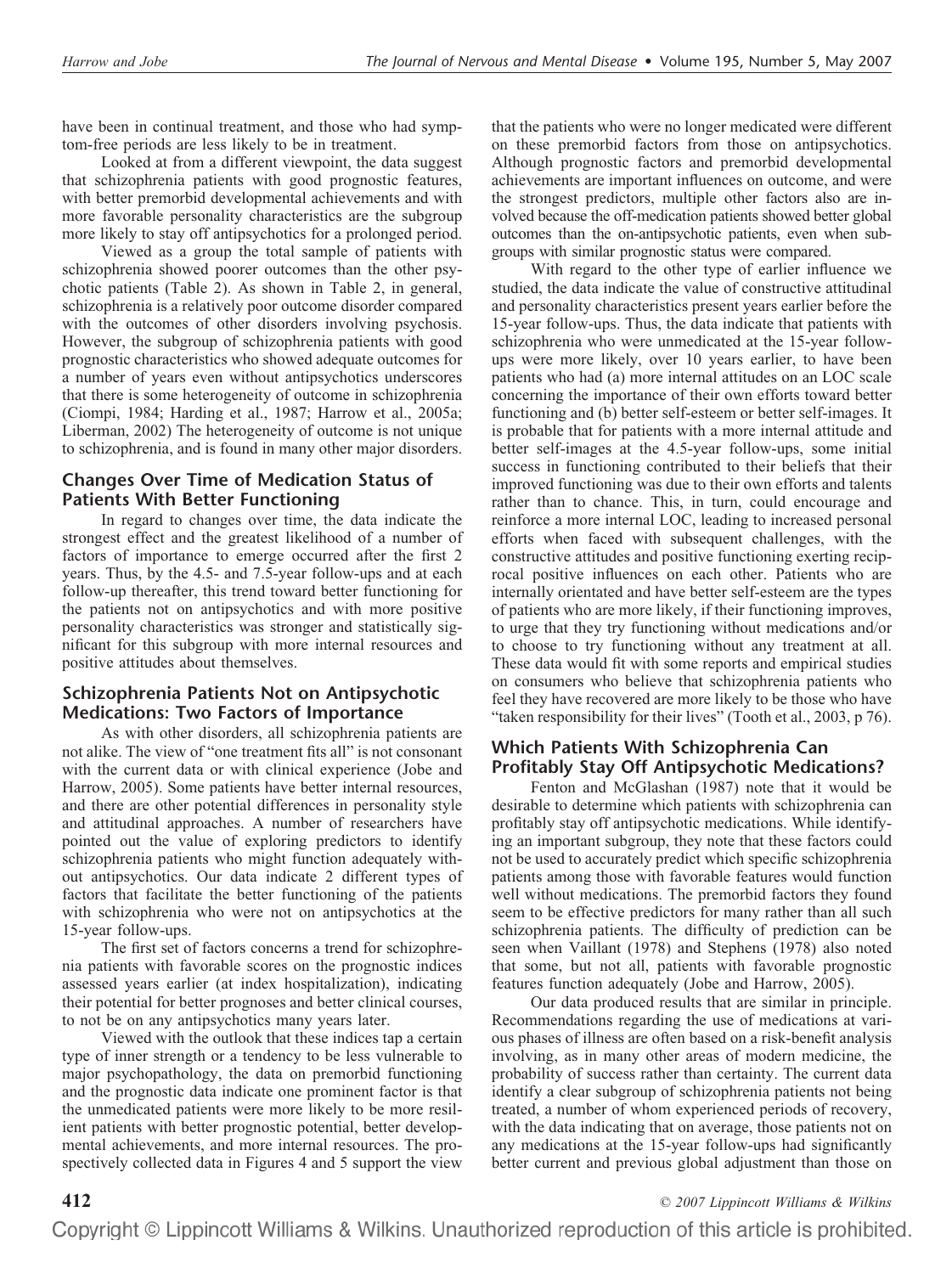antipsychotics (Fig. 2). There also has been some indication that as our patient sample is getting older, there may be some tendency for improvement among schizophrenia patients. Our overall analysis indicates that many schizophrenia patients not on antipsychotic medications played some role themselves in the decision for them to stop taking medication and leave treatment at a relatively early phase of their posthospital course. Thus, most of the subgroup of schizophrenia patients not on any medications who were in a period of recovery at the 15-year follow-ups had been taken off or removed themselves from antipsychotic medications over 10 years earlier by the 2-year or 4.5-year follow-ups.

After the acute phase, many schizophrenia patients are less symptomatic and function better, partly as a result of antipsychotics. We, as professionals, are closest to our treatments and are influenced by the positive effects on many patients of these treatments. However, other factors also influence our patients' subsequent symptom levels and outcomes. These include the extent or strength of their diathesis or constitutional predispositions toward schizophrenia, internal resources and cognitive skills, attitudes and personalities, and the not-totally-predictable external environmental events they will encounter in the future. Some tend to overlook the potential importance of these latter factors in influencing subsequent outcomes.

#### **CONCLUSIONS**

The data indicate that after the acute phase certain specific subgroups of patients with schizophrenia have an increased probability of going off antipsychotics for prolonged periods and opting out of the mental health caregiving system and indicate the characteristics of this particular subgroup are. Posthospital treatment is important for most patients with schizophrenia. The controlled trials data on clinic populations of patients suggest that among the patients with schizophrenia who stay in clinic treatment settings for years after the acute phase there is increased risk of relapse when going off antipsychotics. However, the current data suggest that for the select subgroup of patients with schizophrenia who are not in clinic settings, who have gone off antipsychotics and did not immediately relapse, and stayed off them for a period of time, a surprising number experienced periods of recovery and continued to function well for a considerable period without antipsychotics. Clearly, the present longitudinal data suggest that not all patients with schizophrenia need to use antipsychotic medications continuously throughout their lives.

It is not known how the off-medication schizophrenia patients experiencing periods of recovery, and those experiencing difficulties in functioning, would have been functioning had they been receiving medications, and from the present study one is not able to make definitive causal inferences about the treatment factors affecting outcome. However, knowledge by clinical workers of which factors are associated with greater chances of success can be helpful in treatment decisions for patients with schizophrenia who express an interest in going off antipsychotics.

The data, collected over a 15-year period, reveal factors that are protective and indicate which patients are more likely (but not certain) to function adequately if they choose to leave treatment. These factors, which were identified prospectively (e.g., the prognostic and developmental data were collected and scored many years earlier, at index hospitalization), and increase the probability of success when off antipsychotics, include 2 different prognostic indices and 2 different personality scales. For those schizophrenia patients who are functioning better for a period who, by themselves, show an interest in coming off antipsychotic medications and also show evidence of inner resources (or earlier favorable prognostic features and good developmental achievements), the data suggest that some or many will succeed for a period. Periods or intervals of recovery are dependent on multiple internal characteristics of the patient, and on external factors and treatment, rather than only one factor, and prediction can be made with moderate rather than perfect probability, as in most other areas of medicine and many areas of biology.

#### **REFERENCES**

- American Diabetes Association (2004) Consensus development conference on antipsychotic drugs and obesity (consensus statement). *Diabetes Care*. 27:596 – 601.
- American Psychiatric Association (2000) *Diagnostic and Statistical Manual of Mental Disorders* (4th Text Revision). Washington (DC): American Psychiatric Association.
- Baldessarini RJ, Viguera AC (1995) Neuroleptic withdrawal in schizophrenia patients. *Arch Gen Psychiatry*. 52:189 –191.
- Bola J (2006) Medication-free research in early episode schizophrenia: Evidence of long-term harm? *Schizophr Bull*. 32:288 –296.
- Bola J, Mosher L (2002) At issue: Predicting drug-free treatment response in acute psychosis from the Soteria project. *Schizophr Bull*. 28:559 –575.
- Bola JR, Lehtinen K, Aaltonen J, Räkköläinen V, Syvälahti E, Lehtinen V (2006) Predicting medication-free treatment responders in acute psychosis: Cross-validation from the Finnish need-adapted project. *J Nerv Ment Dis*. 194:732–739.
- Carone J, Harrow M, Westermeyer J (1991) Posthospital course and outcome in schizophrenia. *Arch Gen Psychiatry*. 48:247–253.
- Carpenter W (1997) The risk of medication-free research. *Schizophr Bull*. 23:11–18.
- Carpenter W, Schooler N, Kane J (1997) The rationale and ethics of medication-free research in schizophrenia. *Arch Gen Psychiatry*. 54:401– 407.
- Carpenter WT (1986) Early targeted psychotherapeutic intervention in schizophrenia. *J Clin Psychiatry*. 47:23–29.
- Ciompi L (1984) Is there really a schizophrenia? The long-term course of psychotic phenomena. *Br J Psychiatry*. 145:636 – 640.
- Cohen P, Cohen J (1984) The clinician's illusions. *Arch Gen Psychiatry*. 41:1178 –1182.
- Davis J, Chen N, Glick I (2003) A meta-analysis of the efficacy of secondgeneration antipsychotics. *Arch Gen Psychiatry*. 60:553–564.
- Endicott J, Spitzer R, Fleiss J, Cohen J (1976) The global assessment scale: A procedure for measuring overall severity of psychiatric disturbance. *Arch Gen Psychiatry*. 33:766 –771.
- Fenton W, McGlashan T (1987) Sustained remission in drug-free schizophrenic patients. *Am J Psychiatry*. 144:1306 –1309.
- Gilbert PL, Harris MJ, McAdams LA, Jeste DV (1995) Neuroleptic withdrawal in schizophrenic patients: A review of the literature. *Arch Gen Psychiatry*. 52:173–188.
- Glick M, Zigler E (1985) Self-image: A cognitive-developmental approach. In Leahy R (Ed), *The Development of Self*. New York: Academic Press.
- Glick M, Zigler E, Zigler B (1985) Developmental correlates of age on first hospitalization in nonschizophrenic psychiatric patients. *J Nerv Ment Dis*. 173:677– 684.

### *© 2007 Lippincott Williams & Wilkins* **413**